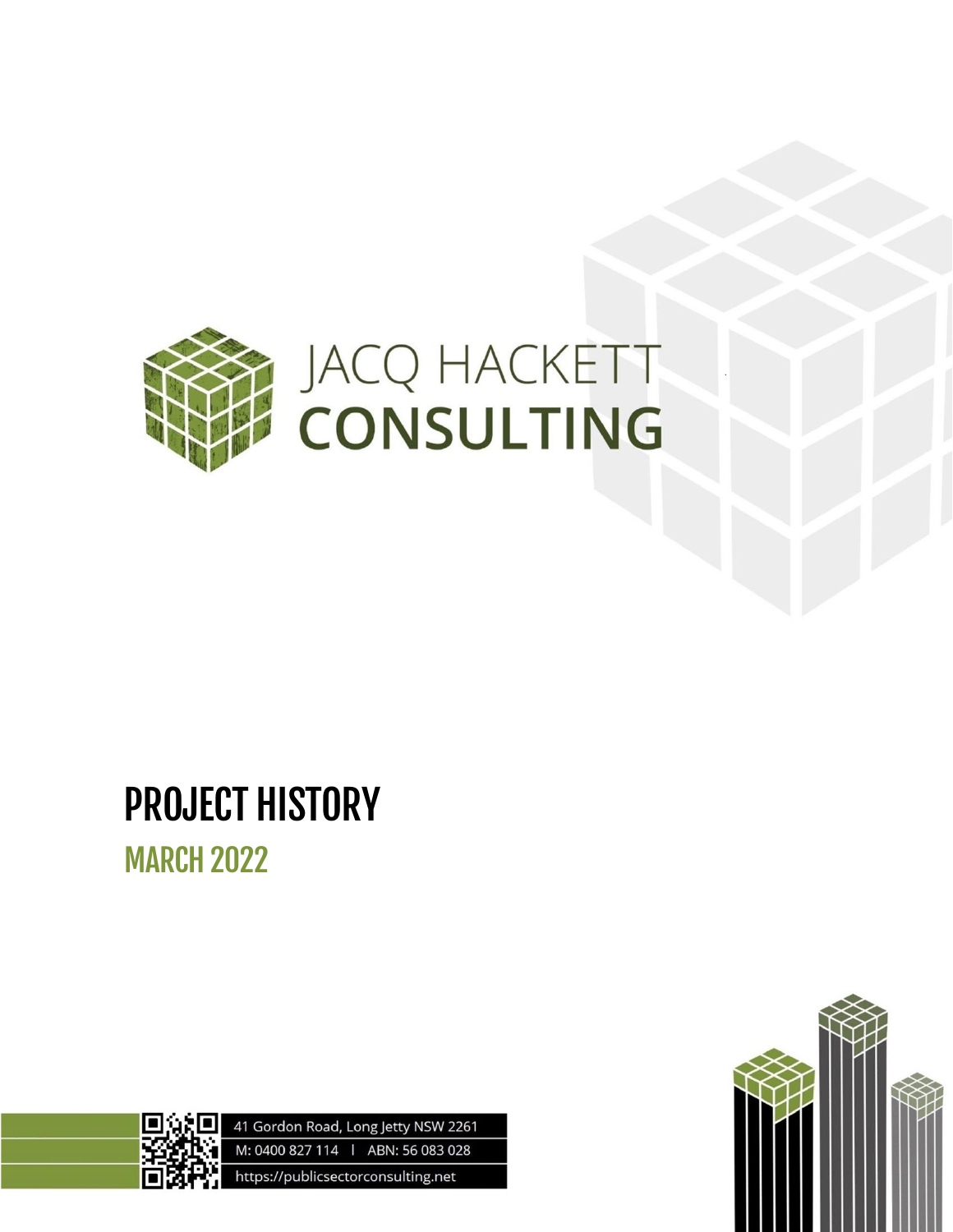

# ABOUT

Jacq Hackett works with government and community sector healthcare agencies, primarily in New South Wales Australia. Jacq specialises in providing expert advice to address complex issues in health organisations, and in evaluating the effectiveness of health services and programs.

Projects completed since 2000 are outlined below by client group. Further information and/or referees can be provided in relation to individual projects on request.

If you would like to discuss a project please contact Jacq on:

0400827114

[jacq@jacqhackett.com.au](mailto:jacq@jacqhackett.com.au)

Find more information on the web

[www.publicsectorconsulting.net/consulting](http://www.publicsectorconsulting.net/consulting) services

# CONSULTANCY PROJECTS UNDERTAKEN SINCE 2000

# NSW Local Health Districts and Specialty Health Networks

- Development of the NNSWLHD Implementation Plan for the NSW Safe Wayz program to respond to children under 10 with problematic or harmful sexualized behaviour. [with Claire McKendrick Consulting 2020/21]
- Development of the SESLHD Implementation Plan for the NSW Safe Wayz program to respond to children under 10 with problematic or harmful sexualized behaviour. [with Blythe O'Hara Consulting 2020/21]
- **Development of the Aboriginal Action Plan for SESLHD Sexual Assault Service.** [2020/21]
- Development of the SWSLHD Implementation Plan for the NSW Safe Wayz program to respond to  $\bullet$  . children under 10 with problematic or harmful sexualized behaviour [with Blythe O'Hara Consulting 2020/21]
- Development of the SNSWLHD Implementation Plan for the NSW Safe Wayz program to respond to children under 10 with problematic or harmful sexualized behaviour. [with Hatfield House Consulting 2020/21]
- **Development of the Aboriginal Action Plan for SNSWLHD Sexual Assault Service.** [2020/21]
- Development of the MLHD Implementation Plan for the NSW Safe Wayz program to respond to children under 10 with problematic or harmful sexualized behaviour. [with Hatfield House Consulting 2020/21]
- Development of the Aboriginal Action Plan for MLHD Sexual Assault Service. [2020/21]
- Review of Mental Health Service Research for South West Sydney LHD [collaboration with Hatfield House Consulting 2019]
- Review of Child Protection Service delivery for the Sydney Children's Hospitals Network [2018]
- Review of Allied Health governance arrangements for the Sydney Children's Hospitals Network [2018]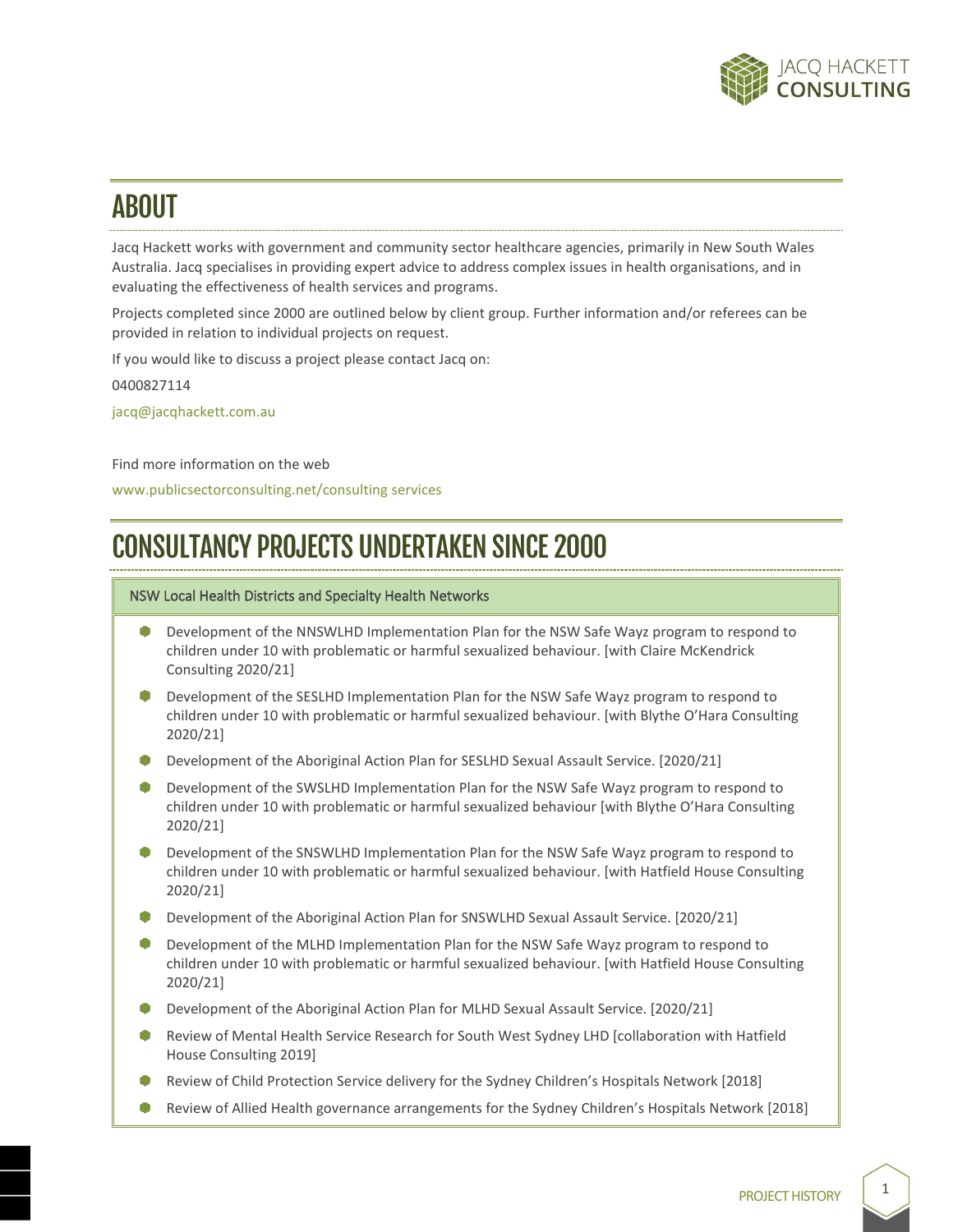

- Scoping/mapping of Southern NSW LHD's sexual assault, child abuse and domestic and family violence services. [2018]
- Scoping/mapping of South East Sydney LHD's sexual assault, child abuse and domestic and family violence services. [2018]
- **Development of the South East Sydney LHD's Drug and Alcohol Clinical Services Plan [2016/17]**
- **Scoping Study Discharge Planning and community pathways for people with a disability and complex** health needs [2016/17]
- Evaluation of the SESLHD LHD Cross Cultural Worker in Maternity and Early Childhood [CCW] and South Pacific Islander and Maori Women's [SPIM] projects [2015]
- Development of a Reporting Template for Local Demonstrator Site Projects under the Western NSW LHD Integrated Care Program [2015]
- Review of South East Sydney LHD's Approach to Regional Care Coordination under the Connecting Care Program [2015]
- Evaluation of the Well Women's Program South East Sydney Local Health District [2014]
- **Development of the Western Sydney Local Health District Education and Training Plan [2014]**
- Review of the Northern Sydney Local Health District Hepatology Service [2014]  $\bullet$  .
- $\bullet$  . Development of a Community and Consumer Engagement Framework – Western Sydney Local Health District [2013]
- Evaluation of the TRAIDS Transitional Service Provision Model for the Multicultural HIV/AIDS and Hepatitis C Service [MHAHS] Sydney South West AHS [2012]
- Evaluation of the Hunter New England Health Patient Flow Unit [2011]
- Restructure of Prince of Wales Hospital Cancer Services South East Sydney AHS [2010]
- Consultations with District Hospitals in response to Garling Recommendation 117 Hunter New England AHS [2009]
- Review of Child Sexual Assault Services Sydney South West AHS [2008]
- **Development of a strategic plan for the NSW Heterosexual HIV/AIDS Service Sydney South West AHS** [2007]
- Assistance with the development of the Aboriginal Health Plan for Sydney South West AHS [2007]
- $\bullet$ Development of a pilot model for GP hepatitis C shared care - Hunter New England AHS [2007]
- Preparation of a joint written response to the Draft Report arising from the review of the NSW Rural Health Report and the NSW Health Plan, on behalf of the rural AHS Chief Executives [2006]
- Independent review of the Northern Sydney AHS PADP Audit report [2003]
- ۰ Strategic Program Review for Northern Rivers AHS [2003]
- Assistance with the development of Transport for Health Plan Northern Sydney AHS [2003]
- $\bullet$  . Development of a comprehensive application for the Research and Development Capacity Infrastructure Grant program - Corrections Health Service [2003]
- Review of the Western Sydney Area Health Service Post-Acute Community Care Service (with Mandala Consulting) [2002]
- Review of the Diabetes Service Illawarra Area Health Service [2001]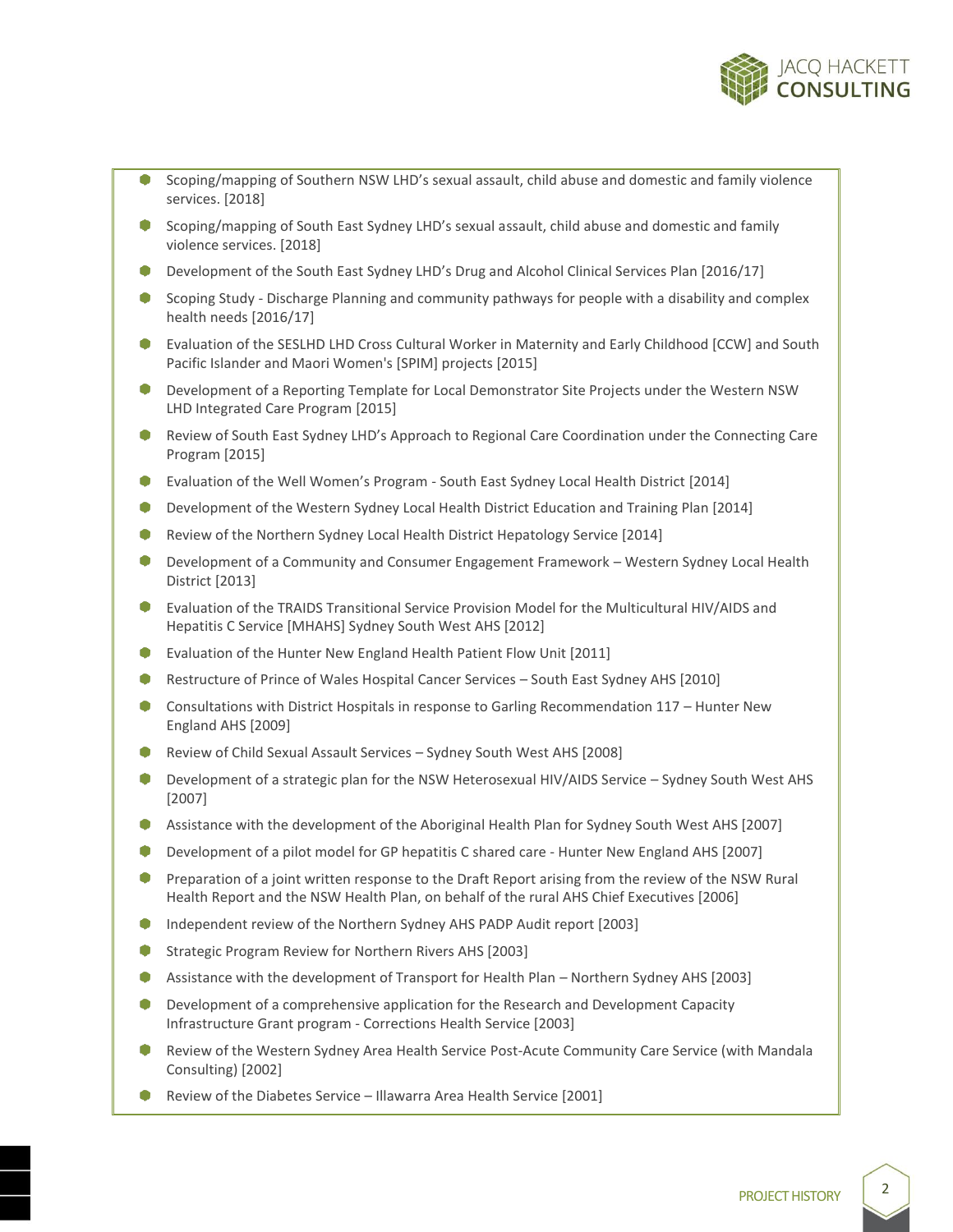

- Various grievance investigations.
- Project Management of the development of a cy pres scheme for the Graythwaite Nursing Home site Northern Area Health Service [2001]

## NSW Ministry of Health

- Development of a governance framework for the NSW Health Maternity and Neonatal Program [2021/22]
- Review and revision of three statewide NSW Health Paediatric Policies [with Blythe O'Hara Consulting 2021]
- **•** Facilitation of a series of focus groups with Tiered Perinatal Network stakeholders to contribute to the evaluation of the Maternal Transfer Redesign [2021]
- **Development of a statewide service model for Transgender Health Services for Children and Young** People [2020]
- Evaluation of NSW Health consumer maternity resources [2020]
- Preparation of tender specifications to commission a provider for the NSW Aboriginal Health Knockout Challenge 2020-2022 [2019]
- Revision of NSW Out of Home Care Health Pathway Guidelines [2019]
- **Facilitation of a series of statewide stakeholder consultation forums to contribute to the development** of the NSW Health Maternity Care Policy [2019]
- **Development of the NSW School-Link Strategic Plan for Mental Health Children and Young People** [2019]
- Mental Health Branch People and Culture Project [2019]
- Assistance to establish Adult and Child/Adolescent Intellectual Disability/Mental Health Tertiary Specialist Hubs [2019]
- **•** Facilitation of a series of model of care workshops with NSW Health Intellectual Disability Health Teams [2018]
- **Facilitation of a series of strategic planning workshops for the School-Link Program for Mental Health** Children and Young People [2018]
- **C** Functional review of the Pregnancy and Newborn Services Network [2017]
- **E** Editing and standardising a suite of guideline and policy documents for the Prevention and Response to Violence Abuse and Neglect [PARVAN] Unit [2017].
- Scoping Exercise in relation to statewide maternity transfer [2017]
- Scoping Exercise in relation to enhancement of youth drug and alcohol treatment services [2017] ۰
- Development of the NSW Cochlear Implantation Clinical Services Plan [2012]  $\bullet$  .
- Review of Maternity Services statewide governance arrangements [2012]
- ٠ Finalisation of the NSW Renal Audit Report [2012]
- **Development of Paper on Engaging the Mental Health Workforce in Research.** [2012]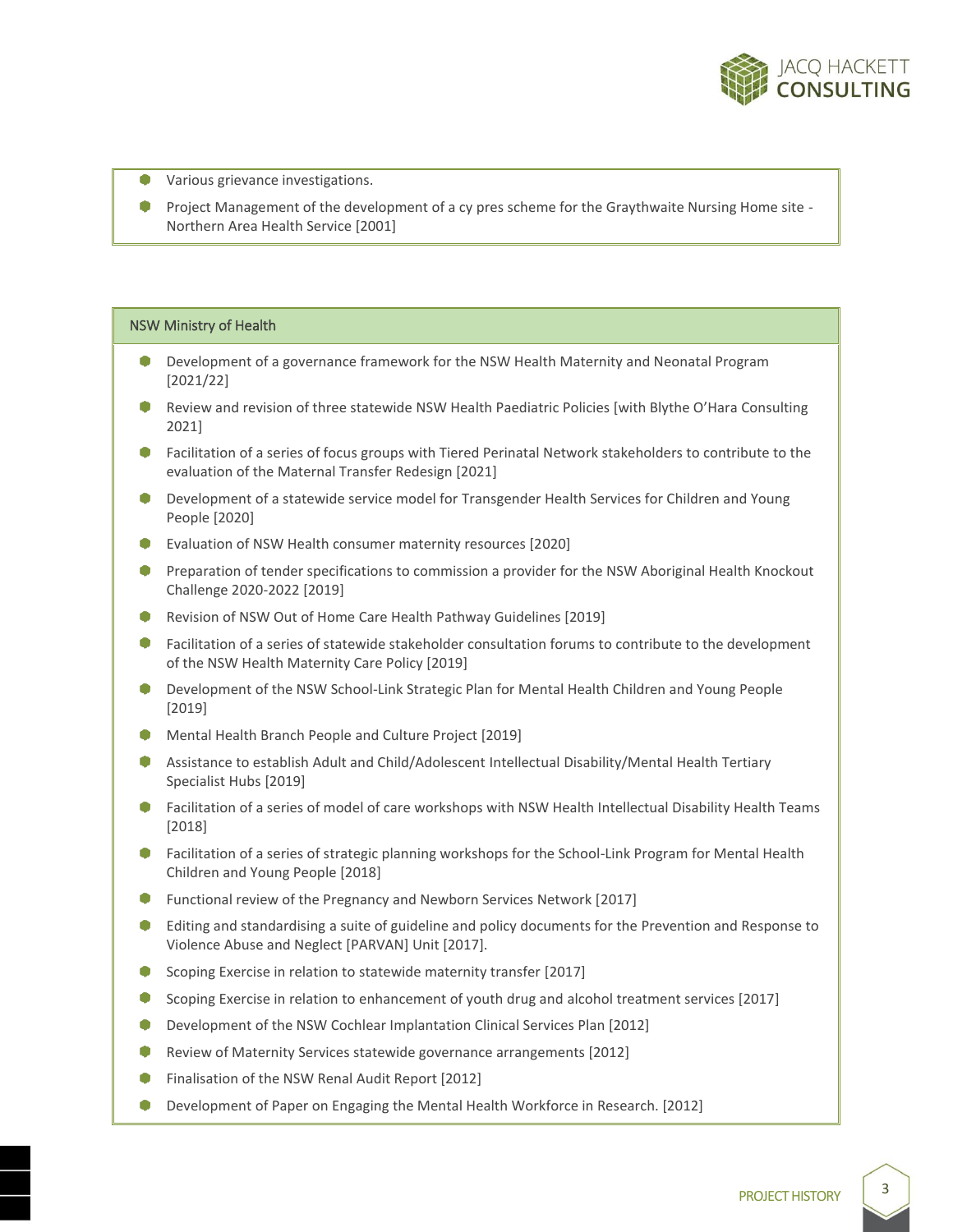

- ۸ Development of Hearing Health Background Paper [2011]
- ۸ Assistance to finalise the NSW Drug and Alcohol Plan 2012-2016 [2011]
- Development and support for implementation of operational policies/procedures for the NSW Rural Aerial Health Service [2011]
- Development of a service model and governance framework for the Pregnancy Advice Line [2011]
- ۰ Review of the NSW State-wide Infant Screening - Hearing [SWISH] program [2011]
- Review of the NSW Biostatistical Officer Training Program [2010]
- ۰ Development of the 2nd NSW Rural Health Plan [2009]
- Policy development and secretariat support for the NSW Health Paediatric Inpatient Working Group [2009]
- Finalisation of the NSW Rural Pharmacy Report [2009]  $\bullet$  .
- ۰ Review of the Rural Placement Component of the NSW Public Health Training Officer Program [2008]
- Review of Priorities, Structure and Functions for the Primary Health & Community Partnerships Branch [2008]
- Desktop review of Public Health Research Funding Models for the Research and Ethics Branch [2008] .
- Post Implementation review of the Mental Health & Drug and Alcohol Office [MHDAO] realignment . [2008]
- Preparation of an Issues Paper to guide the development of a NSW Forensic Mental Health Policy [2008]
- Brief Review of the Locum Relief and Educational Service for Rural and Isolated Paediatricians [2008]
- Brief survey of recent changes to the publication of the NSW Public Health Bulletin [2008]
- ۰ Mapping and future needs assessment for the Housing & Mental Health Partnerships [HASI] project [2007]
- Evaluation of a suite of population health Telehealth initiatives [2007]  $\bullet$  .
- Review of funding and contractual arrangements for Tertiary Research Centres funded through the Division of Population Health [2007]
- Hepatitis C Treatment and Care Services in NSW: review of current models and assessment of future needs [with Jill Hardwick Consulting] [2007]
- Evaluation of a trial of staff shadowing arrangements between AHS and NGO AOD staff [2007]
- Evaluation of Cannabis Clinics funded by NSW Health [with Melinda Mayne and Jill Hardwick Consulting] [2006]
- Organisational review of the Collaborative Centre for Aboriginal Health Promotion [2006] .
- $\bullet$ Evaluation of the NSW Diversion Training Program [with Mandala consulting] [2006]
- Preparation of written Summary Paper outlining the roles, functions, significance of and staffing arrangements for the Inter-Government and Funding Strategies Branch [2006]
- Statewide consultation and analysis of NSW Drug and Alcohol Training and Development Issues [2005]
- . Review of the Centre for Mental Health's Information Management roles and functions [2005]
- Oversight of the evaluation of the NSW Supporting Rural Women in Rural Areas with Breast Cancer Initiative 2005-2007 [2005]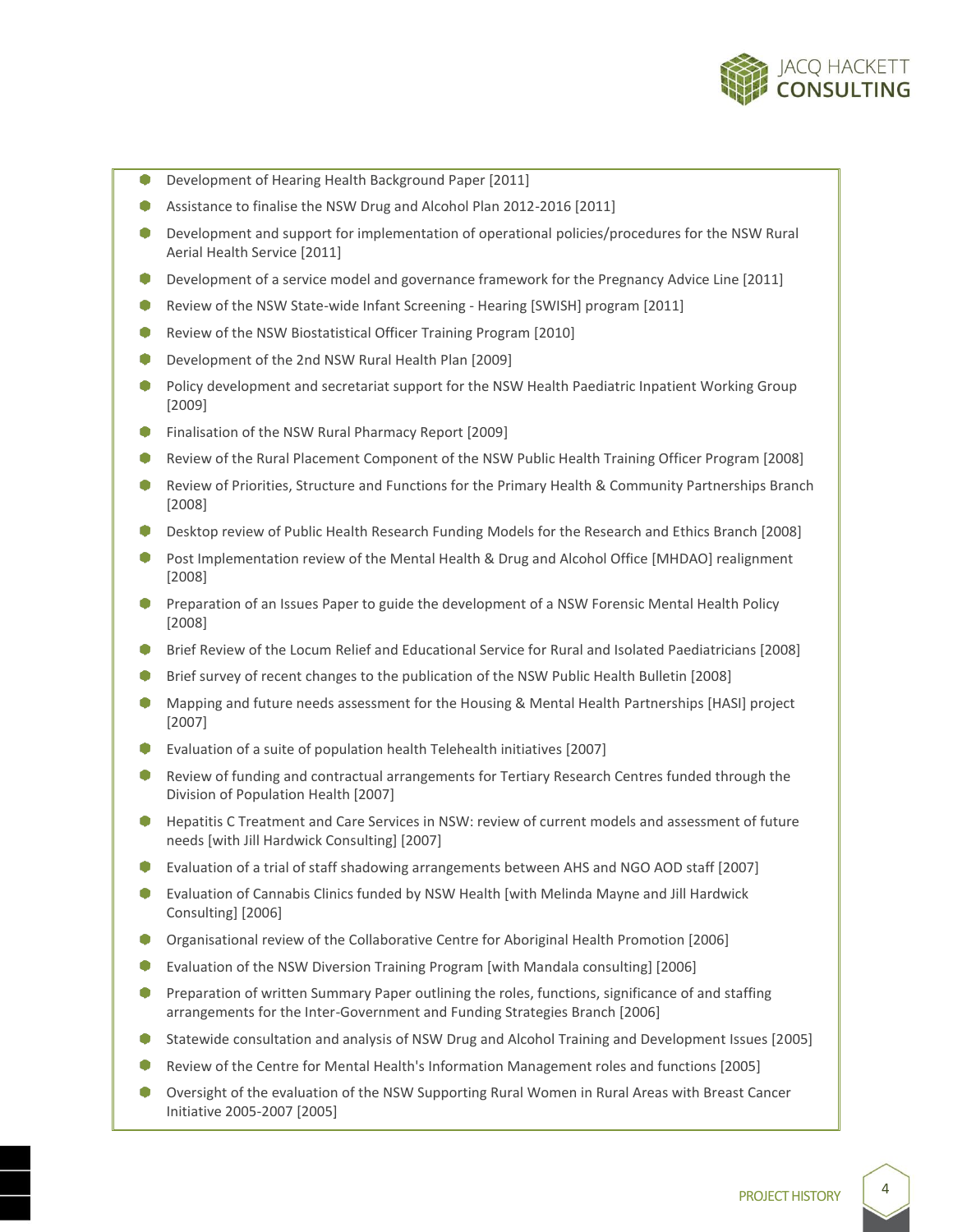

- Review of the NSW Public Health Training Officer Program [2005]
- $\bullet$ Development of NSW Health Drug and Alcohol Clinical Supervision Guidelines [2005]
- ۰ Review of the NSW Public Health Bulletin [2005]
- ۰ Evaluation of the NSW D&A In Reach Project [2005]
- Project management of the implementation of the Phase II NSW Mobile Surgical Service [2004]
- Development of Program Guidelines for the Ventilator Dependent Quadriplegic Program [2004]  $\bullet$  .
- Development of a Consumer Participation Guide for NSW Drug and Alcohol Services [2004] ۰
- Development and delivery of a series of capacity building workshops in project evaluation for Aboriginal Health Workers from the NSW Aboriginal Vascular Health Program [2004]
- Evaluation of the NSW GP Drug and Alcohol Project [2004]  $\bullet$  .
- Development and delivery of a series of workshops in relation to the Brief Therapy Outcome Measure [BTOM] for staff from NSW Health pharmacotherapy services [2003]
- $\bullet$  . Review of structure for the Centre for Mental Health [2003]
- $\bullet$  . Evaluation of the NSW Aboriginal Vascular Health Program (with Mandala Consulting) [2002]
- Evaluation of the NSW Aboriginal Youth Drug and Alcohol Campaign. [2002]
- $\bullet$  . Review of the Ventilated Dependant Quadriplegic Program [2002]
- Development of the NSW Immunisation Strategy 2002-05 [2002]
- Risk analysis in relation to potential transfer of health services from the Department of Juvenile Justice to NSW Health [2001]
- Review of the Rural Aerial Health Service [2001]
- ۰ Survey analysis of Rural Health Training Units (for Mandala Consulting) [2001]

#### Ambulance Service of NSW

- Evaluation of the Rural Mental Health Emergency Transport [RMHET] project [2013]
- Development of an evaluation plan for the Rural Mental Health Emergency Transport [RMHET] project [2012]
- Development of Ambulance NSW Mental Health Strategic Plan [2011]
- Evaluation of the Ambulance Trauma Support Officer Role [2008]

## NSW Kids & Families

- ۰ Scoping exercise to assist the cost-effective establishment of consultation, referral, transfer and retrieval (CRTR) services [2013]
- Assistance with transitional arrangements from NSW Maternity Service Branch [2012]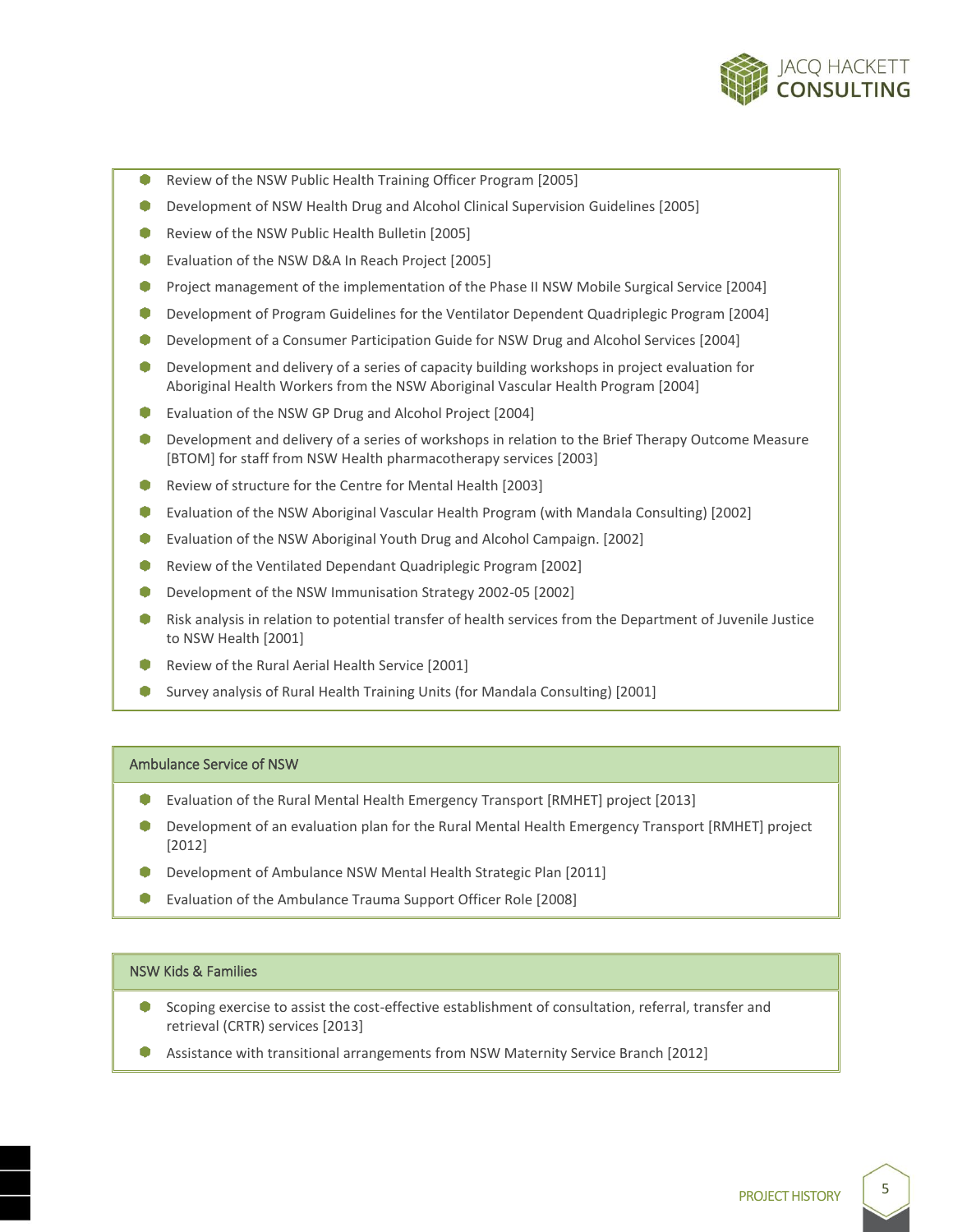

# Agency for Clinical Innovation [ACI]

**Preparation of a Case Study of the Awabakal AMS Patient Centred Medical Home [2015]** 

#### Cancer Institute NSW

۰ Development of the NSW Smoking Cessation Framework [with Sally Gavin Consulting and Communication 2017]

#### Primary Health Networks

Nepean Blue Mountains PHN Partners in Recovery – Development of a regional mental health ۰ consumer and carer participation model [2016]

## NSW Mental Health Commission

- Environmental Scan to identify definitions, enablers and measurement of Coordination, Collaboration and Integration [2019]
- **Scoping exercise to identify the potential scope, terms of reference and methodology of an** independent review [2016]

## NSW Education Department

- Review of Hospital Schools Phase 1 [2019]
- . Review of the provision of a nursing service at Sir Eric Woodward School [2017]

## NSW Department of Ageing Disability and Homecare

 $\bullet$ Review of the Early Childhood Early Intervention Coordination Program [2003]

# NSW Office of the Commonwealth Department of Health and Ageing

Development and delivery of a series of evaluation workshops for local project staff funded under two 0 Commonwealth initiatives – the National Suicide Prevention Strategy and the Regional Health Services Program [2002]

## NSW Department of Justice and Attorney Generals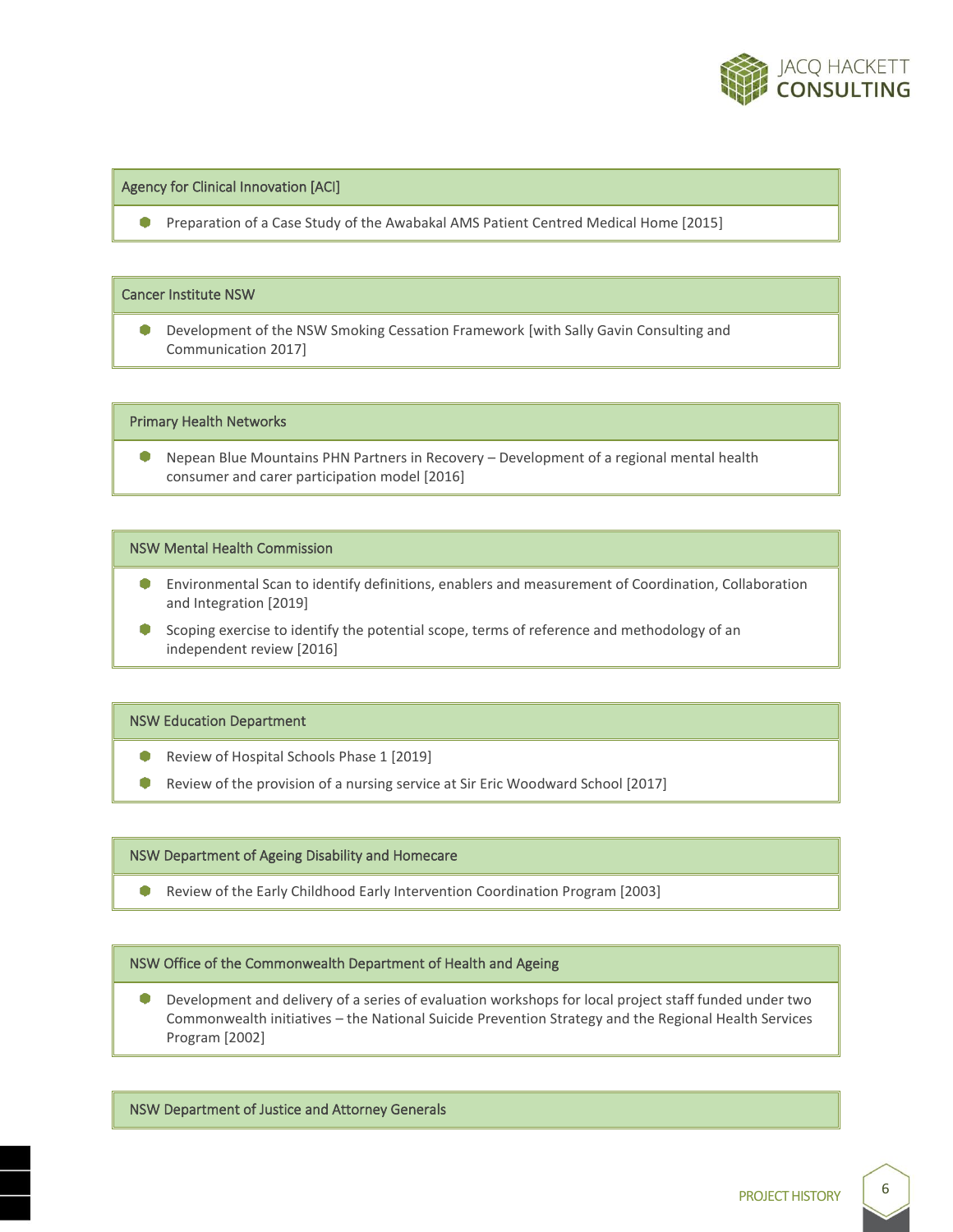

#### **Revision of the Magistrates Early Referral Into Treatment [MERIT] Program Operational Manual [2010]**

#### Non-Government Organisations

- 0 Community Services and Health Industry Skills Council: Development of a model of good practice - Aged Care New Entrant Programs [2014]
- Aboriginal Health and Medical Research Council [AHMRC]: Development of an evaluation plan for the Chronic Disease Program [2012]
- AHMRC: Evaluation Capacity Building for the Tobacco Resistance and Control Team [A-TRAC] [2012]
- ASHM Workforce Development Program Development and facilitation of a two-day program Introduction to Health Promotion in the HIV, STI and Viral Hepatitis sector [2012]
- **ICARE Development of Strategic Plan [2010]**
- YWCA NSW: Evaluation of the Rural Wellbeing Project [2007 -09]
- Odyssey House: Development and delivery of a half-day workshop on writing organisational policy and procedures [2007]
- Lung Cancer Delivery of Care Gap Analysis for The Cancer Council NSW (with Mandala Consulting) [2003]
- **MS Society of NSW: Assistance with planning [2003]**
- **FPA Health, development of consumer information in relation to the organisation's new service model** [2002]
- ACON (AIDS Council of NSW): Assistance with strategic planning [2002]
- University of Sydney School of Public Health: Assistance with preparation for strategic planning (with Mandala Consulting) [2002]
- Alzheimer's Association of Australia: Review of the National Dementia Helpline and the National Dementia Behaviour Advisory Service Helpline [2001]

#### Australian Commission for Safety and Quality in Healthcare [ACSQHC]

- Research and preparation of context summaries for the second Australian Atlas of Healthcare Variation [with Blythe O'Hara – The Apple Institute] [2016]
- Coordination and preparation of Clinical Commentary for the Australian Atlas of Healthcare Variation [with Blythe O'Hara -The Apple Institute] [2015]

#### Commonwealth Department of Health and Ageing

- Evaluation of the state based organisations of the Divisions of General Practice Program (With Mandala Consulting and David Lowe Consulting) [2000]
- Evaluation of the National Consumer Focus Strategy (With Mandala Consulting) [2001]